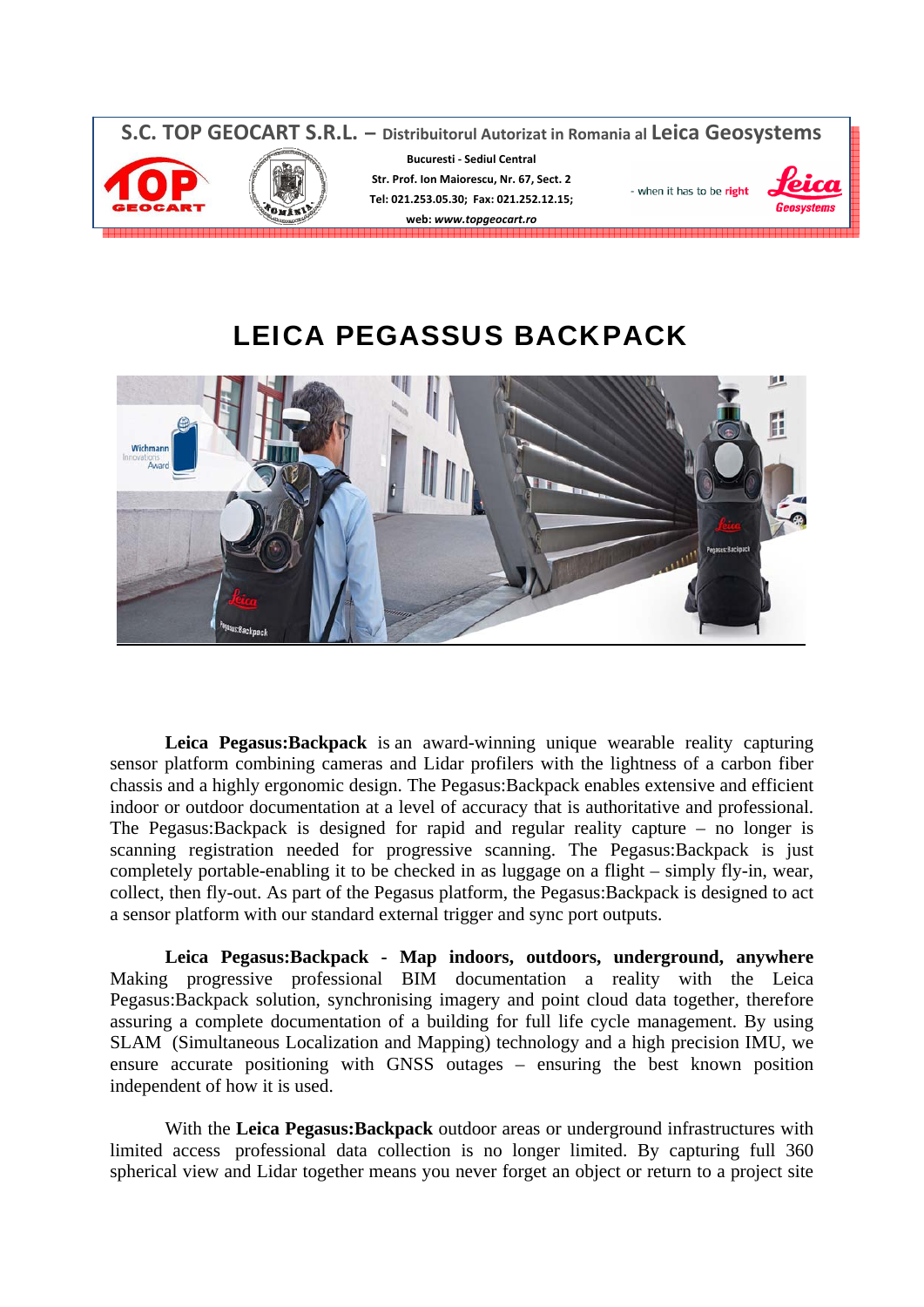– no matter where you are. A hardware light sensor ensures the operator that all images are usable while other functions are verifiable and adjustable over the operators tablet device.

# **Main features**

- Indoor and outdoor mapping in one single solution position agnostic
- Marries imagery and point cloud data into a single calibrated, user-intuitive platform
- Full calibrated spherical view
- External trigger output and external time stamping for additional sensors
- Light sensor for auto brightness and balance control for image capture
- Software enables access to Esri® ArcGIS for Desktop
- Capture and edit 3D spatial objects from images and / or within the point cloud
- Economical with data balances data quantity and quality, with project logistics and post-processing
- Ultra light weight carbon fiber core frame with an extensive ergonomic support for prolonged use
- Real time view of the captured data through the tablet device
- Up to 6 hours operational time with optional battery pack

### **Hardware features**

- Two profilers with 600,000 pts/sec, 50 m usable range and 16 channels
- Largest sensor to pixel in the market  $-5.5$  um x 5.5 um
- Five 4 MB cameras positioned to capture 360° x 200° view
- User adjustable acquisition intervals based on the distance travelled
- NovAtel ProPak6<sup>™</sup> provides the latest and most sophisticated precise GNSS receiver with a robust field proven IMU for position accuracy of 20 mm RMS after 10 seconds of outage
- Marrying a triple band GNSS system with the latest multiple beam enabled SLAM algorithms
- INS determination of the location, speed, velocity and orientation at a rate of 200 Hz
- Ultra portable system fitting into one carrying case (system weight 13 kg)
- Battery based using four batteries in a hot swappable configuration
- Multi-core industrial PC, 1 TB SSD, USB3 interface, ethernet, and wireless connection from the system to the tablet device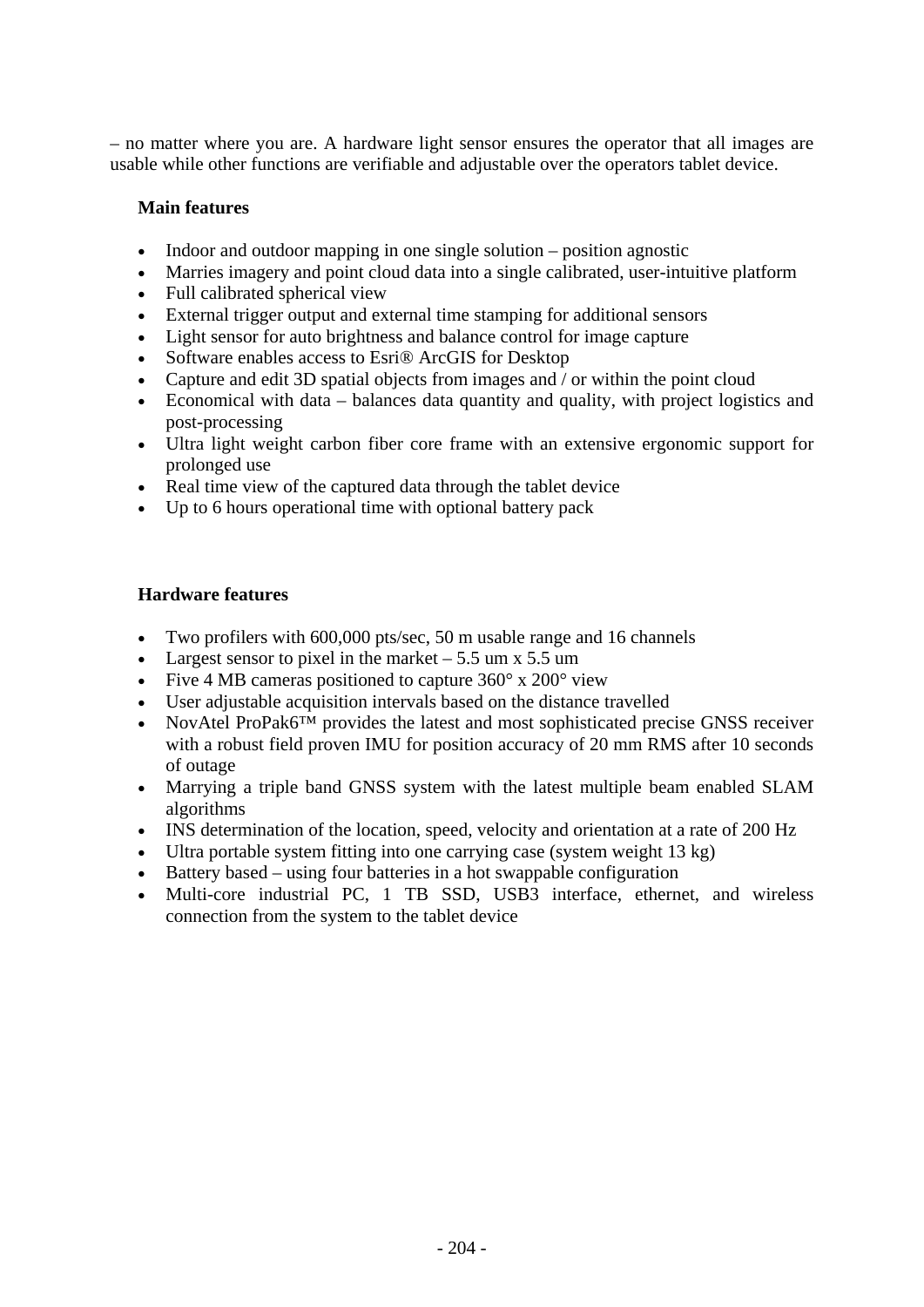

The award-winning Leica Pegasus:Backpack enables unimaginable applications for indoor and outdoor mapping combining visual images with the accuracy of a point cloud for professional documentation – in a wearable, ergonomic, and ultra light carbon fiber construction.

### **Software features**

- User capable of adding acquisition point objects in a Shapefile format during data acquisition
- Advanced export capability for CAD-systems and others (DWG, DXF, SHP, GDB, DGN, E57, HPC, LAS, PTS, NMEA, KMZ)
- Semi-automatic extraction tools
- Sequenced images and videos for rapid navigation and object recognition
- Software pointer "snaps" automatically and continuously onto the point cloud data from within an image
- Immediate access to point clouds for accurate measurement
- 3D stereoscopic view to decrease errors and increase throughput
- Shadowed or missing 3D points can be acquired via photogrammetric processes
- Data capture module displays the current location based on a GIS user interface
- Data capture module displays all cameras and Lidar scans live, simultaneously
- Data capture module enables laser scanner management and GNSS operation
- Live status monitoring of system during data acquisition

# **Software benefits**

- Lidar accuracy with image-based usability
- Digitise spatial objects through mobile mapping
- A more natural approach for non-professional users while offering technical interface for advanced users